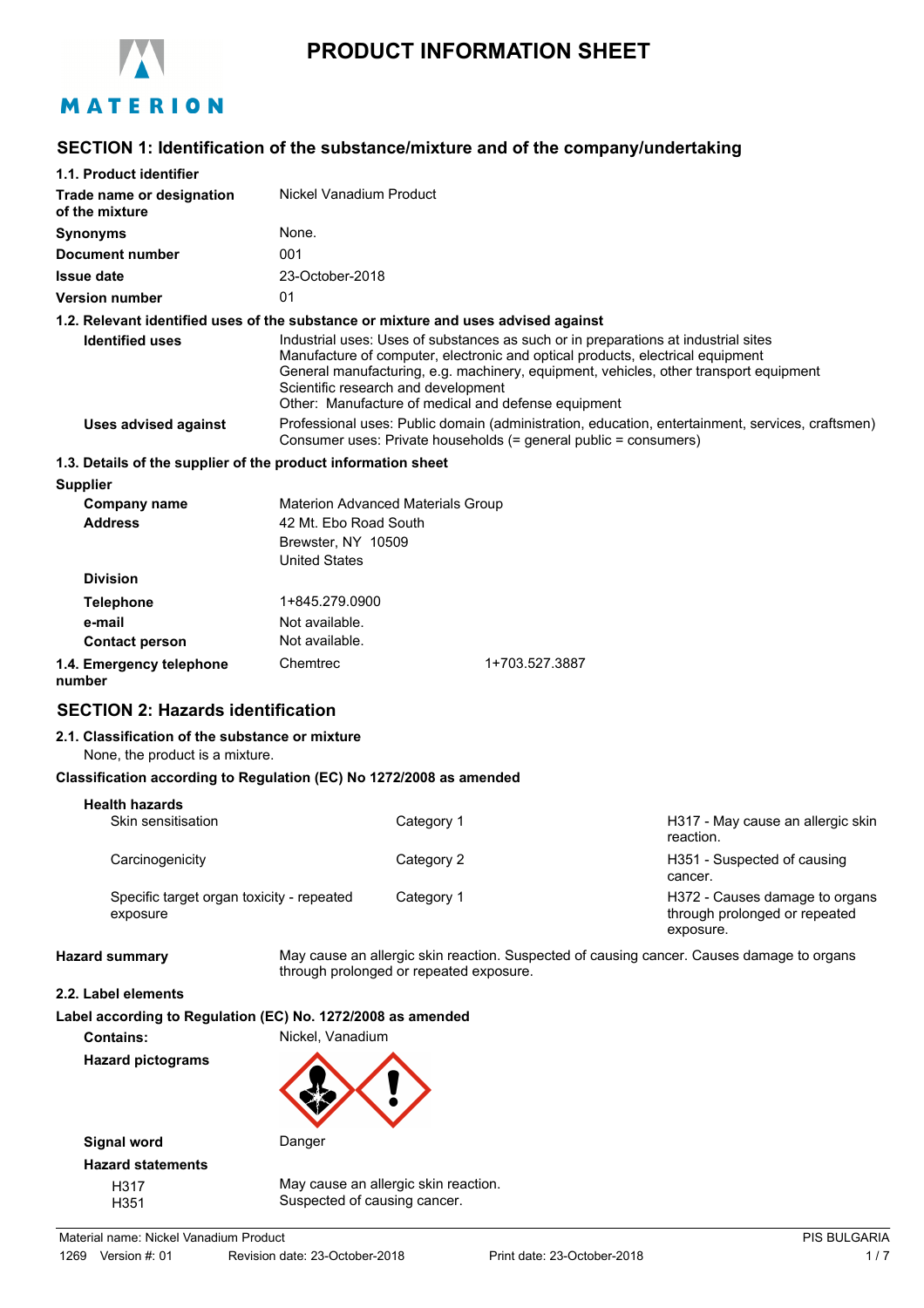| H372                            | Causes damage to organs through prolonged or repeated exposure.                                     |
|---------------------------------|-----------------------------------------------------------------------------------------------------|
| <b>Precautionary statements</b> |                                                                                                     |
| <b>Prevention</b>               |                                                                                                     |
| P201                            | Obtain special instructions before use.                                                             |
| P <sub>202</sub>                | Do not handle until all safety precautions have been read and understood.                           |
| P <sub>260</sub>                | Do not breathe dust/fume/gas/mist/vapors/spray.                                                     |
| P <sub>264</sub>                | Wash thoroughly after handling.                                                                     |
| P270                            | Do not eat, drink or smoke when using this product.                                                 |
| P272                            | Contaminated work clothing should not be allowed out of the workplace.                              |
| P273                            | Avoid release to the environment.                                                                   |
| P280                            | Wear protective gloves/protective clothing/eye protection/face protection.                          |
| <b>Response</b>                 |                                                                                                     |
| $P302 + P352$                   | IF ON SKIN: Wash with plenty of water.                                                              |
| $P308 + P313$                   | IF exposed or concerned: Get medical advice/attention.                                              |
| $P333 + P313$                   | If skin irritation or rash occurs: Get medical advice/attention.                                    |
| P362 + P364                     | Take off contaminated clothing and wash it before reuse.                                            |
| P391                            | Collect spillage.                                                                                   |
| <b>Storage</b>                  |                                                                                                     |
| P405                            | Store locked up.                                                                                    |
| <b>Disposal</b>                 |                                                                                                     |
| P <sub>501</sub>                | Dispose of contents/container in accordance with local/regional/national/international regulations. |
| Supplemental label information  | None.                                                                                               |
| 2.3. Other hazards              | Not a PBT or vPvB substance or mixture.                                                             |

# **SECTION 3: Composition/information on ingredients**

### **3.2. Mixtures**

### **General information**

| <b>Chemical name</b>   | %                                      |                        | CAS-No. / EC No. REACH Registration No. | <b>INDEX No.</b>         | <b>Notes</b> |
|------------------------|----------------------------------------|------------------------|-----------------------------------------|--------------------------|--------------|
| Nickel                 | 85 - 98                                | 7440-02-0<br>231-111-4 | -                                       | 028-002-01-4             |              |
| <b>Classification:</b> | Carc. 2; H351, Aquatic Chronic 3; H412 |                        |                                         |                          | 7.S          |
| Vanadium               | $2 - 15$                               | 7440-62-2<br>231-171-1 | -                                       | $\overline{\phantom{0}}$ |              |
| Classification:        |                                        |                        |                                         |                          |              |

## **SECTION 4: First aid measures**

If exposed or concerned: get medical attention/advice. If you feel unwell, seek medical advice (show the label where possible). Wash contaminated clothing before reuse. **General information 4.1. Description of first aid measures Inhalation** Move to fresh air. Call a physician if symptoms develop or persist. Remove contaminated clothing immediately and wash skin with soap and water. In case of eczema or other skin disorders: Seek medical attention and take along these instructions. **Skin contact Eye contact** Rinse with water. Get medical attention if irritation develops and persists. **Ingestion** Rinse mouth. Get medical attention if symptoms occur. May cause an allergic skin reaction. Dermatitis. Rash. Prolonged exposure may cause chronic effects. **4.2. Most important symptoms and effects, both acute and delayed** Provide general supportive measures and treat symptomatically. Keep victim under observation. Symptoms may be delayed. **4.3. Indication of any immediate medical attention and special treatment needed**

# **SECTION 5: Firefighting measures**

| <b>General fire hazards</b>                                   | No unusual fire or explosion hazards noted. |
|---------------------------------------------------------------|---------------------------------------------|
| 5.1. Extinguishing media<br>Suitable extinguishing<br>media   | Dry sand. Foam.                             |
| Unsuitable extinguishing<br>media                             | Carbon dioxide (CO2).                       |
| 5.2. Special hazards arising<br>from the substance or mixture | This product is not flammable.              |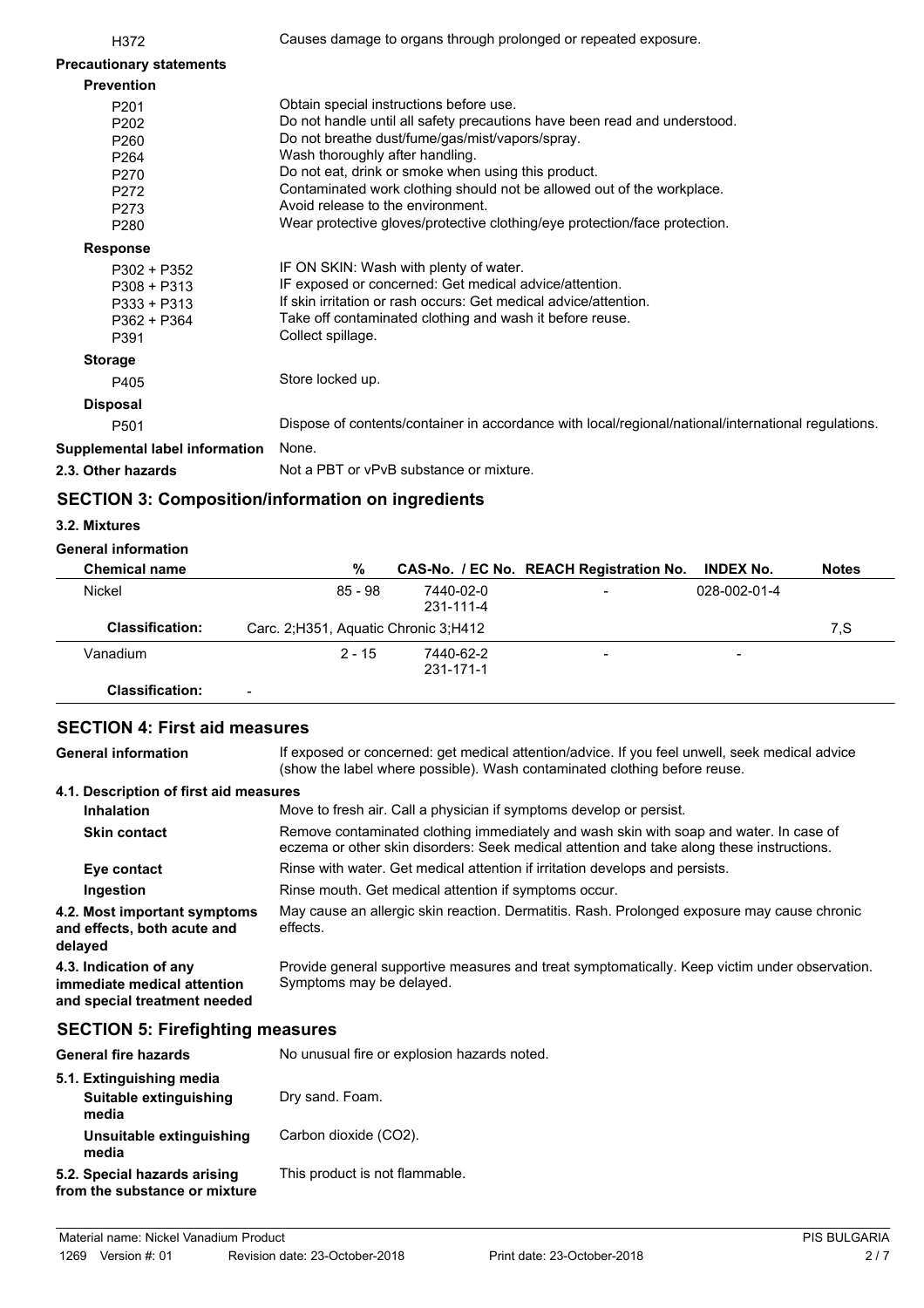| 5.3. Advice for firefighters                            |                                                                                               |
|---------------------------------------------------------|-----------------------------------------------------------------------------------------------|
| <b>Special protective</b><br>equipment for firefighters | Self-contained breathing apparatus and full protective clothing must be worn in case of fire. |
| <b>Special firefighting</b><br>procedures               | Move containers from fire area if you can do so without risk.                                 |
| <b>Specific methods</b>                                 | Use standard firefighting procedures and consider the hazards of other involved materials.    |

# **SECTION 6: Accidental release measures**

## **6.1. Personal precautions, protective equipment and emergency procedures**

| For non-emergency<br>personnel                               | Keep unnecessary personnel away. Keep people away from and upwind of spill/leak. Wear<br>appropriate protective equipment and clothing during clean-up. Do not touch damaged containers<br>or spilled material unless wearing appropriate protective clothing. Ensure adequate ventilation.<br>Local authorities should be advised if significant spillages cannot be contained. For personal<br>protection, see section 8 of the SDS. |
|--------------------------------------------------------------|----------------------------------------------------------------------------------------------------------------------------------------------------------------------------------------------------------------------------------------------------------------------------------------------------------------------------------------------------------------------------------------------------------------------------------------|
| For emergency responders                                     | Keep unnecessary personnel away. Use personal protection recommended in Section 8 of the<br>SDS.                                                                                                                                                                                                                                                                                                                                       |
| 6.2. Environmental precautions                               | Avoid discharge into drains, water courses or onto the ground.                                                                                                                                                                                                                                                                                                                                                                         |
| 6.3. Methods and material for<br>containment and cleaning up | Clean up in accordance with all applicable regulations.                                                                                                                                                                                                                                                                                                                                                                                |
| 6.4. Reference to other<br>sections                          | Not available.                                                                                                                                                                                                                                                                                                                                                                                                                         |

# **SECTION 7: Handling and storage**

| 7.1. Precautions for safe<br>handling                                          | Obtain special instructions before use. Do not handle until all safety precautions have been read<br>and understood. Avoid breathing dust/fume/gas/mist/vapours/spray. Avoid contact with eyes, skin,<br>and clothing. Avoid prolonged exposure. When using, do not eat, drink or smoke. Should be<br>handled in closed systems, if possible. Provide adequate ventilation. Wear appropriate personal<br>protective equipment. Wash hands thoroughly after handling. Observe good industrial hygiene<br>practices. |
|--------------------------------------------------------------------------------|--------------------------------------------------------------------------------------------------------------------------------------------------------------------------------------------------------------------------------------------------------------------------------------------------------------------------------------------------------------------------------------------------------------------------------------------------------------------------------------------------------------------|
| 7.2. Conditions for safe<br>storage, including any<br><i>incompatibilities</i> | Store locked up. Store in original tightly closed container. Store away from incompatible materials<br>(see Section 10 of the SDS).                                                                                                                                                                                                                                                                                                                                                                                |
| 7.3. Specific end use(s)                                                       | Not available.                                                                                                                                                                                                                                                                                                                                                                                                                                                                                                     |

## **SECTION 8: Exposure controls/personal protection**

### **8.1. Control parameters**

### **Occupational exposure limits**

| <b>Components</b>                                    | <b>Type</b>                                                               | Bulgaria. OELs. Regulation No 13 on protection of workers against risks of exposure to chemical agents at work<br>Value                                                                                                                                                                                                                                                                                |  |  |
|------------------------------------------------------|---------------------------------------------------------------------------|--------------------------------------------------------------------------------------------------------------------------------------------------------------------------------------------------------------------------------------------------------------------------------------------------------------------------------------------------------------------------------------------------------|--|--|
| Nickel (CAS 7440-02-0)                               | <b>TWA</b>                                                                | $0,05$ mg/m $3$                                                                                                                                                                                                                                                                                                                                                                                        |  |  |
| <b>Biological limit values</b>                       | No biological exposure limits noted for the ingredient(s).                |                                                                                                                                                                                                                                                                                                                                                                                                        |  |  |
| <b>Recommended monitoring</b><br>procedures          |                                                                           | Follow standard monitoring procedures.                                                                                                                                                                                                                                                                                                                                                                 |  |  |
| Derived no effect levels<br>(DNELs)                  | Not available.                                                            |                                                                                                                                                                                                                                                                                                                                                                                                        |  |  |
| <b>Predicted no effect</b><br>concentrations (PNECs) | Not available.                                                            |                                                                                                                                                                                                                                                                                                                                                                                                        |  |  |
| 8.2. Exposure controls                               |                                                                           |                                                                                                                                                                                                                                                                                                                                                                                                        |  |  |
| Appropriate engineering<br>controls                  |                                                                           | Good general ventilation (typically 10 air changes per hour) should be used. Ventilation rates<br>should be matched to conditions. If applicable, use process enclosures, local exhaust ventilation,<br>or other engineering controls to maintain airborne levels below recommended exposure limits. If<br>exposure limits have not been established, maintain airborne levels to an acceptable level. |  |  |
|                                                      | Individual protection measures, such as personal protective equipment     |                                                                                                                                                                                                                                                                                                                                                                                                        |  |  |
| <b>General information</b>                           | equipment.                                                                | Use personal protective equipment as required. Personal protection equipment should be chosen<br>according to the CEN standards and in discussion with the supplier of the personal protective                                                                                                                                                                                                         |  |  |
| <b>Eye/face protection</b>                           | If contact is likely, safety glasses with side shields are recommended.   |                                                                                                                                                                                                                                                                                                                                                                                                        |  |  |
| <b>Skin protection</b>                               |                                                                           |                                                                                                                                                                                                                                                                                                                                                                                                        |  |  |
| - Hand protection                                    | Wear appropriate chemical resistant gloves.                               |                                                                                                                                                                                                                                                                                                                                                                                                        |  |  |
| - Other                                              |                                                                           | Wear appropriate chemical resistant clothing. Use of an impervious apron is recommended.                                                                                                                                                                                                                                                                                                               |  |  |
| <b>Respiratory protection</b>                        | In case of insufficient ventilation, wear suitable respiratory equipment. |                                                                                                                                                                                                                                                                                                                                                                                                        |  |  |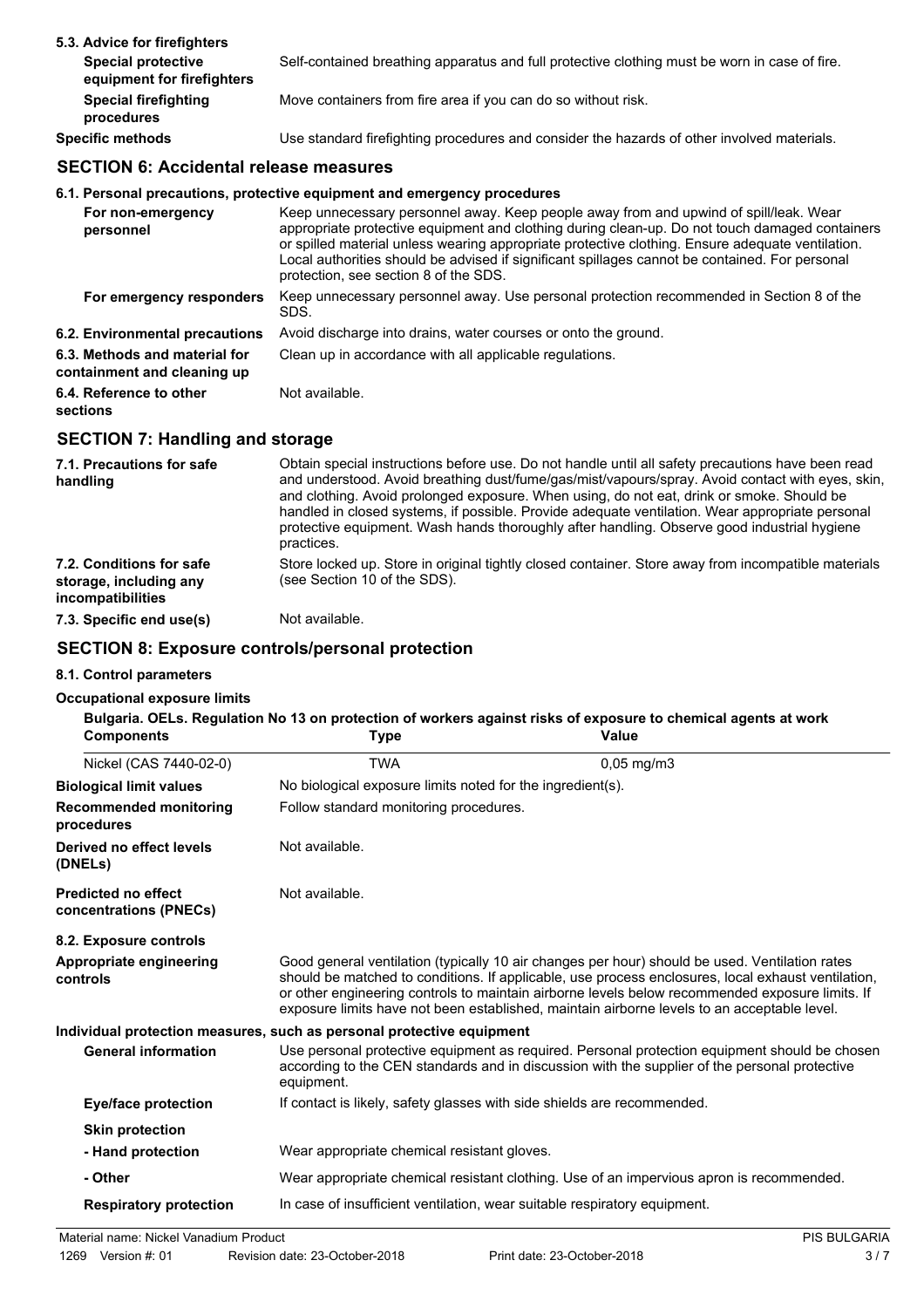| <b>Thermal hazards</b>                    | Wear appropriate thermal protective clothing, when necessary.                                                                                                                                                                                                                                                                                        |
|-------------------------------------------|------------------------------------------------------------------------------------------------------------------------------------------------------------------------------------------------------------------------------------------------------------------------------------------------------------------------------------------------------|
| <b>Hygiene measures</b>                   | Observe any medical surveillance requirements. Always observe good personal hygiene<br>measures, such as washing after handling the material and before eating, drinking, and/or<br>smoking. Routinely wash work clothing and protective equipment to remove contaminants.<br>Contaminated work clothing should not be allowed out of the workplace. |
| <b>Environmental exposure</b><br>controls | Environmental manager must be informed of all major releases.                                                                                                                                                                                                                                                                                        |

# **SECTION 9: Physical and chemical properties**

### **9.1. Information on basic physical and chemical properties**

| <b>Appearance</b>                                    |                                               |
|------------------------------------------------------|-----------------------------------------------|
| <b>Physical state</b>                                | Solid.                                        |
| Form                                                 | Solid.                                        |
| Colour                                               | Gray-silver                                   |
| Odour                                                | None.                                         |
| Odour threshold                                      | Not applicable.                               |
| рH                                                   | Not applicable.                               |
| <b>Melting point/freezing point</b>                  | 1455 °C (2651 °F) estimated / Not applicable. |
| Initial boiling point and boiling<br>range           | Not applicable.                               |
| <b>Flash point</b>                                   | Not applicable.                               |
| <b>Evaporation rate</b>                              | Not applicable.                               |
| Flammability (solid, gas)                            | None known.                                   |
| Upper/lower flammability or explosive limits         |                                               |
| <b>Flammability limit - lower</b><br>$(\%)$          | Not applicable.                               |
| <b>Flammability limit - lower</b><br>(%) temperature | Not applicable.                               |
| <b>Flammability limit - upper</b><br>(%)             | Not applicable.                               |
| <b>Flammability limit - upper</b><br>(%) temperature | Not applicable.                               |
| Explosive limit - lower (%)                          | Not applicable.                               |
| Explosive limit - lower (%)<br>temperature           | Not applicable.                               |
| <b>Explosive limit - upper</b><br>$(\%)$             | Not applicable.                               |
| Explosive limit - upper (%)<br>temperature           | Not applicable.                               |
| Vapour pressure                                      | Not applicable.                               |
| <b>Vapour density</b>                                | Not applicable.                               |
| <b>Relative density</b>                              | Not applicable.                               |
| Solubility(ies)                                      |                                               |
| <b>Solubility (water)</b>                            | Insoluble.                                    |
| <b>Partition coefficient</b><br>(n-octanol/water)    | Not applicable.                               |
| <b>Auto-ignition temperature</b>                     | Not applicable.                               |
| <b>Decomposition temperature</b>                     | Not applicable.                               |
| <b>Viscosity</b>                                     | Not applicable.                               |
| <b>Explosive properties</b>                          | Not explosive.                                |
| <b>Oxidising properties</b>                          | Not oxidising.                                |
| 9.2. Other information                               |                                               |
| <b>Density</b>                                       | 8,54 g/cm3 estimated                          |
| <b>Specific gravity</b>                              | 8,54 estimated                                |

# **SECTION 10: Stability and reactivity**

**10.1. Reactivity** The product is stable and non-reactive under normal conditions of use, storage and transport. **10.2. Chemical stability** Material is stable under normal conditions.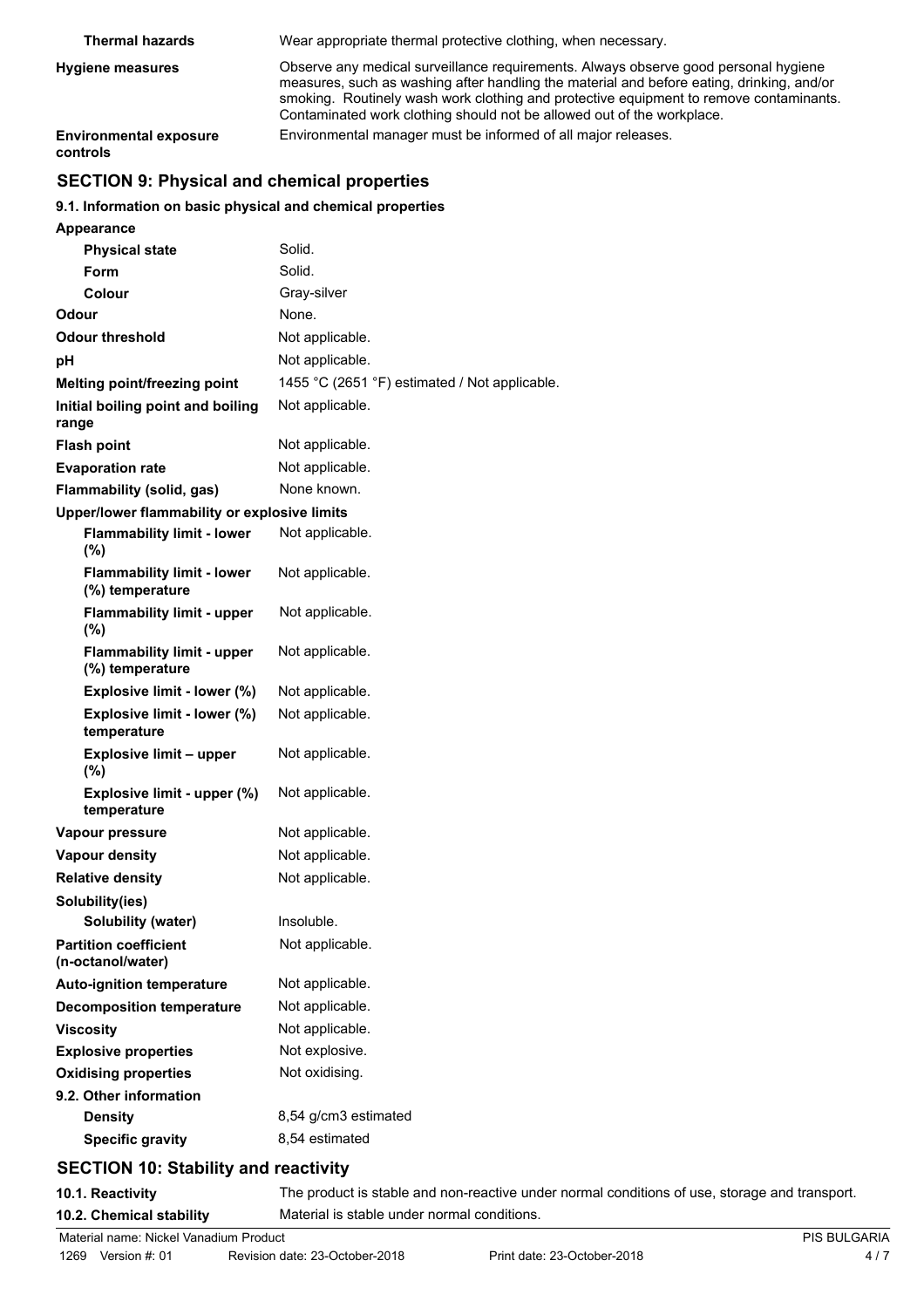| 10.3. Possibility of hazardous<br>reactions                  | No dangerous reaction known under conditions of normal use.                                                                                                                                |
|--------------------------------------------------------------|--------------------------------------------------------------------------------------------------------------------------------------------------------------------------------------------|
| 10.4. Conditions to avoid                                    | Contact with incompatible materials.                                                                                                                                                       |
| 10.5. Incompatible materials                                 | Strong acids.                                                                                                                                                                              |
| 10.6. Hazardous<br>decomposition products                    | No hazardous decomposition products are known.                                                                                                                                             |
| <b>SECTION 11: Toxicological information</b>                 |                                                                                                                                                                                            |
| General information                                          | Occupational exposure to the substance or mixture may cause adverse effects.                                                                                                               |
| Information on likely routes of exposure                     |                                                                                                                                                                                            |
| <b>Inhalation</b>                                            | Under normal conditions of intended use, this material is not expected to be an inhalation hazard.                                                                                         |
| <b>Skin contact</b>                                          | May cause an allergic skin reaction.                                                                                                                                                       |
| Eye contact                                                  | Not likely, due to the form of the product.                                                                                                                                                |
| Ingestion                                                    | May cause discomfort if swallowed. However, ingestion is not likely to be a primary route of<br>occupational exposure.                                                                     |
| <b>Symptoms</b>                                              | May cause an allergic skin reaction. Dermatitis. Rash.                                                                                                                                     |
| 11.1. Information on toxicological effects                   |                                                                                                                                                                                            |
| Acute toxicity                                               | Not known.                                                                                                                                                                                 |
| <b>Skin corrosion/irritation</b>                             | May cause skin irritation.                                                                                                                                                                 |
| Serious eye damage/eye<br>irritation                         | Not likely, due to the form of the product.                                                                                                                                                |
| <b>Respiratory sensitisation</b>                             | Not a respiratory sensitizer.                                                                                                                                                              |
| <b>Skin sensitisation</b>                                    | May cause an allergic skin reaction.                                                                                                                                                       |
| Germ cell mutagenicity                                       | Not classified.                                                                                                                                                                            |
| <b>Carcinogenicity</b>                                       | Suspected of causing cancer.                                                                                                                                                               |
|                                                              | IARC Monographs. Overall Evaluation of Carcinogenicity                                                                                                                                     |
| Nickel (CAS 7440-02-0)                                       | 2B Possibly carcinogenic to humans.                                                                                                                                                        |
| <b>Reproductive toxicity</b>                                 | Not classified.                                                                                                                                                                            |
| Specific target organ toxicity -<br>single exposure          | Not classified.                                                                                                                                                                            |
| <b>Specific target organ toxicity -</b><br>repeated exposure | Causes damage to organs through prolonged or repeated exposure.                                                                                                                            |
| Aspiration hazard                                            | Not an aspiration hazard.                                                                                                                                                                  |
| <b>Mixture versus substance</b><br>information               | No information available.                                                                                                                                                                  |
| <b>Other information</b>                                     | Not available.                                                                                                                                                                             |
| <b>SECTION 12: Ecological information</b>                    |                                                                                                                                                                                            |
| 12.1. Toxicity                                               | Not relevant, due to the form of the product.                                                                                                                                              |
| 12.2. Persistence and<br>degradability                       |                                                                                                                                                                                            |
| 12.3. Bioaccumulative potential                              | No data available.                                                                                                                                                                         |
| <b>Partition coefficient</b><br>n-octanol/water (log Kow)    | Not available.                                                                                                                                                                             |
| <b>Bioconcentration factor (BCF)</b>                         | Not available.                                                                                                                                                                             |
| 12.4. Mobility in soil                                       | No data available.                                                                                                                                                                         |
| 12.5. Results of PBT<br>and vPvB                             | Not a PBT or vPvB substance or mixture.                                                                                                                                                    |
| assessment                                                   |                                                                                                                                                                                            |
| 12.6. Other adverse effects                                  | No other adverse environmental effects (e.g. ozone depletion, photochemical ozone creation<br>potential, endocrine disruption, global warming potential) are expected from this component. |
| <b>SECTION 13: Disposal considerations</b>                   |                                                                                                                                                                                            |
| 49.4. Missis inseterant modific                              |                                                                                                                                                                                            |

## **13.1. Waste treatment methods**

**Residual waste**

Dispose of in accordance with local regulations. Empty containers or liners may retain some product residues. This material and its container must be disposed of in a safe manner (see: Disposal instructions).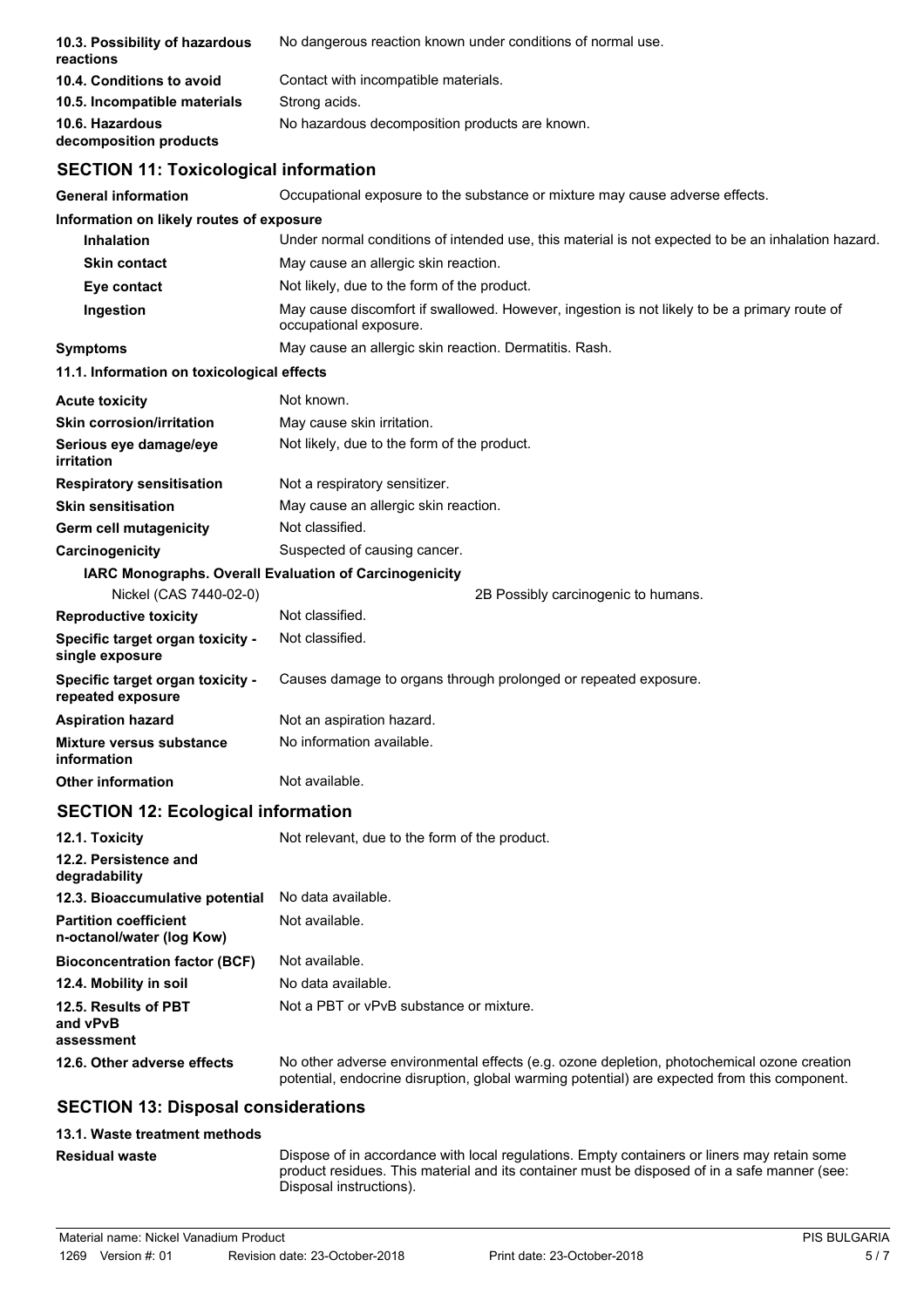| Contaminated packaging       | Since emptied containers may retain product residue, follow label warnings even after container is<br>emptied. Empty containers should be taken to an approved waste handling site for recycling or<br>disposal. |
|------------------------------|------------------------------------------------------------------------------------------------------------------------------------------------------------------------------------------------------------------|
| EU waste code                | The Waste code should be assigned in discussion between the user, the producer and the waste<br>disposal company.                                                                                                |
| Disposal methods/information | Collect and reclaim or dispose in sealed containers at licensed waste disposal site. Dispose of<br>contents/container in accordance with local/regional/national/international regulations.                      |
| <b>Special precautions</b>   | Dispose in accordance with all applicable regulations.                                                                                                                                                           |

## **SECTION 14: Transport information**

**ADR**

14.1. - 14.6.: Not regulated as dangerous goods.

**RID**

14.1. - 14.6.: Not regulated as dangerous goods.

**ADN**

14.1. - 14.6.: Not regulated as dangerous goods.

**IATA**

14.1. - 14.6.: Not regulated as dangerous goods.

### **IMDG**

14.1. - 14.6.: Not regulated as dangerous goods.

## **SECTION 15: Regulatory information**

**15.1. Safety, health and environmental regulations/legislation specific for the substance or mixture**

### **EU regulations**

**Regulation (EC) No. 1005/2009 on substances that deplete the ozone layer, Annex I and II, as amended** Not listed.

**Regulation (EC) No. 850/2004 On persistent organic pollutants, Annex I as amended**

- Not listed.
- **Regulation (EU) No. 649/2012 concerning the export and import of dangerous chemicals, Annex I, Part 1 as amended** Not listed.
- **Regulation (EU) No. 649/2012 concerning the export and import of dangerous chemicals, Annex I, Part 2 as amended** Not listed.
- **Regulation (EU) No. 649/2012 concerning the export and import of dangerous chemicals, Annex I, Part 3 as amended** Not listed.

**Regulation (EU) No. 649/2012 concerning the export and import of dangerous chemicals, Annex V as amended** Not listed.

**Regulation (EC) No. 166/2006 Annex II Pollutant Release and Transfer Registry, as amended**

Nickel (CAS 7440-02-0)

### **Regulation (EC) No. 1907/2006, REACH Article 59(10) Candidate List as currently published by ECHA** Not listed.

# **Authorisations**

**Regulation (EC) No. 1907/2006, REACH Annex XIV Substances subject to authorization, as amended** Not listed.

### **Restrictions on use**

**Regulation (EC) No. 1907/2006, REACH Annex XVII Substances subject to restriction on marketing and use as amended** Nickel (CAS 7440-02-0)

**Directive 2004/37/EC: on the protection of workers from the risks related to exposure to carcinogens and mutagens at work, as amended.**

Not listed.

### **Other EU regulations**

### **Directive 2012/18/EU on major accident hazards involving dangerous substances, as amended**

Not listed.

| <b>National regulations</b>         | Follow national regulation for work with chemical agents. Young people under 18 years old are not<br>allowed to work with this product according to EU Directive 94/33/EC on the protection of young<br>people at work, as amended. |
|-------------------------------------|-------------------------------------------------------------------------------------------------------------------------------------------------------------------------------------------------------------------------------------|
| 15.2. Chemical safety<br>assessment | No Chemical Safety Assessment has been carried out.                                                                                                                                                                                 |

## **SECTION 16: Other information**

**List of abbreviations** Not available.